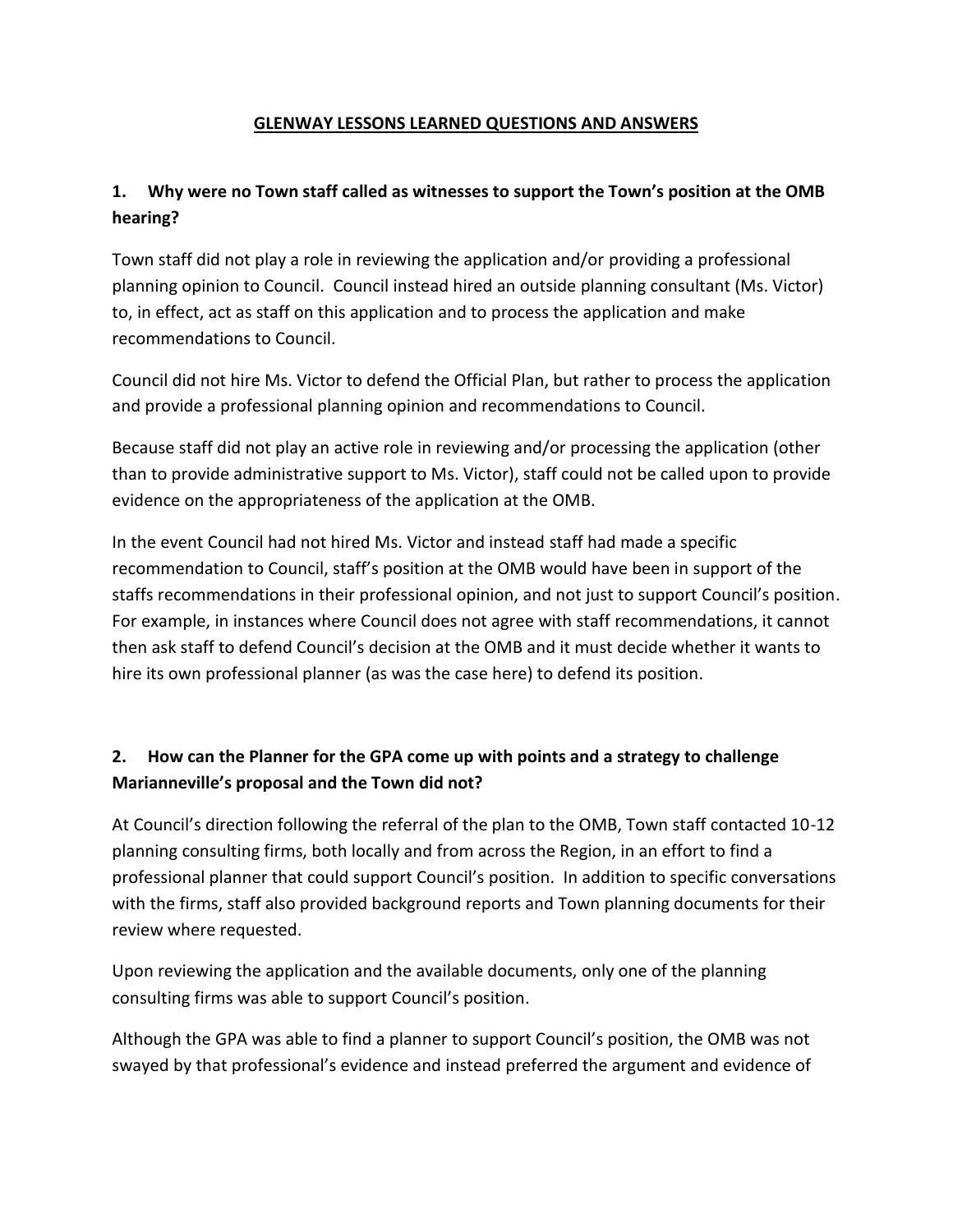the developer's consulting planner and that of Ms. Victor who appeared at the OMB Hearing for this Phase under subpoena by the developer.

# **3. The OMB adjudicator suggested the fact the Town didn't attempt to purchase the Glenway lands demonstrated their lack of interest to protect it from development. We hear that the Town did consider purchasing Glenway in some manner years ago. What is the story?**

Council did have discussions regarding the purchase of Glenway Golf Course however, these discussion took place in closed session and as such, are not publicly available at this time.

# **4. The GO Bus Terminal location was a key reason for the OMB to support development as it was described as a major transit hub. As part of the Town's Secondary Growth Plan we see discussion of revamping transit to better support intensification including co-locating transit with GO Bus/Train to East Gwillimbury to promote much greater usage of transit. Why wasn't this part of the Town's defense?**

During the development of the Secondary Plan staff met with Metrolinx to discuss the future of the GO bus station and in particular whether Metrolinx had any plans to redevelop the property and relocate the buses elsewhere (e.g. either on to the mall property or the GO Station in East Gwillimbury, or any other location). Staff was not advocating for the GO Station to move, but rather was trying to understand what plans, if any, Metrolinx had for the GO Station. Metrolinx advised that they had no plans at the time to move the GO station from its current location.

At the same time, staff was working with the Upper Canada Mall in terms of its future development plans. It was determined that as part of any master plan for the Upper Canada Mall, the Town, Region, and Metrolinx should at least explore the appropriateness of integrating transit into the mall site, be it YRT, VIVA, and/or GO, and policies reflecting this have been included in the Secondary Plan. As noted, this does not mean that the GO Station is closing or moving, and no decision has been made to move the GO station at this time.

## **5. When did (a) the Mayor and (b) the Director of Planning, Rick Nethery, learn that Ruth Victor was minded to recommend allowing development on the Glenway lands?**

Generally, Ms. Victor's position was made known through the submission of Planning Reports to Council. Ms. Victor submitted Report 2013-47 in October 2013 which indicated that there were a number of outstanding issues and development on the site as proposed could not be supported. In November 2013, Ms. Victor prepared a memorandum to Council providing responses to a number of questions raised by the public at the October 15, 2013 Committee meeting including indicating that there was not a planning basis to recommend a no growth option.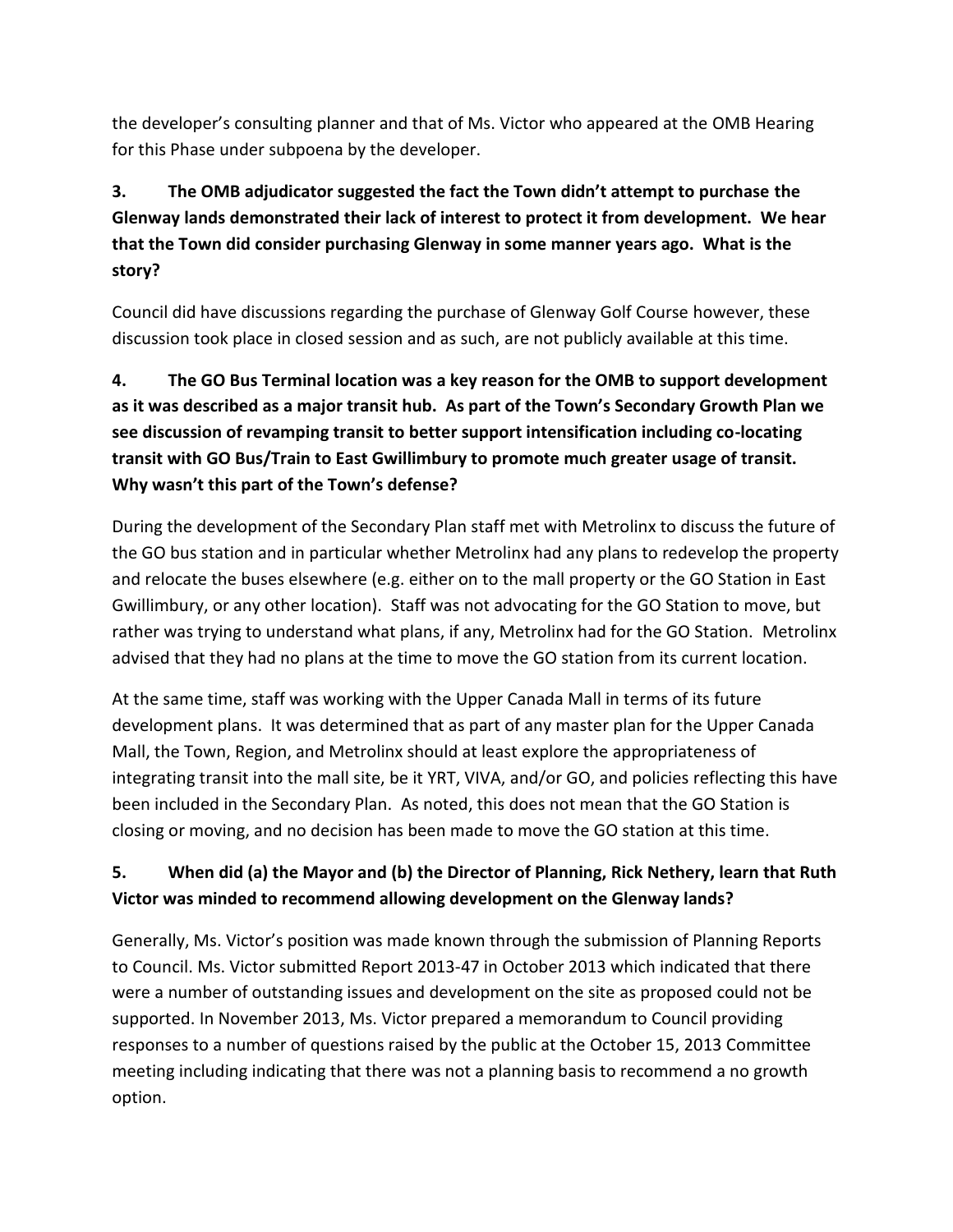## **6. Did the Director of Planning ever consider that the September 2013 Transportation Study (prepared for the Town by external consultants GHD) might be relevant to the March 2014 OMB Hearing?**

As a requirement of application submission, a Traffic Impact Study was submitted by the developer and prepared by Cole Engineering. Ongoing review of the Traffic Impact Study was provided by the Town's checking consultants (RJ Burnsides), utilizing experts in transportation engineering. It is these experts that review the material to ensure all relevant information is included. While the traffic work associated with the Marianneville Development has not specifically cited the GHD reports, it has taken into consideration future traffic impacts of development in the area including the urban centres.

Furthermore, there is a condition of draft plan approval that requires the owner to submit a Traffic Impact Study and Traffic Functional Design report to the satisfaction of the Town and Region of York. The reports will address the internal and external traffic implications of this development, including but not limited to the functional classification and design of roadways proposed within this draft plan of subdivision and confirmation that the proposed road configuration can safely provide for vehicular, transit and pedestrian traffic. The reports will identify any external road improvements required for this subdivision, make recommendations for sidewalk locations, on-street parking locations and prohibitions, and provide an analysis of sight distances and stopping distances. In addition the reports shall address all outstanding comments provided by the Town's Consulting Engineer as part of the Draft Plan review process.

## **7. Did the Director of Planning share the views of Ruth Victor on the development of Glenway?(This was asserted by Marianneville's Ira Kagan in his concluding remarks at the OMB Hearing.)**

These discussions with the Director of Planning took place in closed session and as such, are not publicly available at this time.

## **8. Why was the study area of the Anchor Mobility Hub at Young and Davis not shown on the Schedules to the Secondary Plan, as requested by Metrolinx?**

Through discussions with Metrolinx and the Region, it was determined that a Mobility Hub Station Area Plan would be identified around the Newmarket GO train station given the complexity of this area in terms of opportunities and constraints to development related to the floodplain, access and mobility issues related to the GO station including the potential for future grade separation, etc.

While the Yonge/Davis area is also identified as a mobility hub, it was determined that a full mobility hub study or station area study was not required and many of the issues around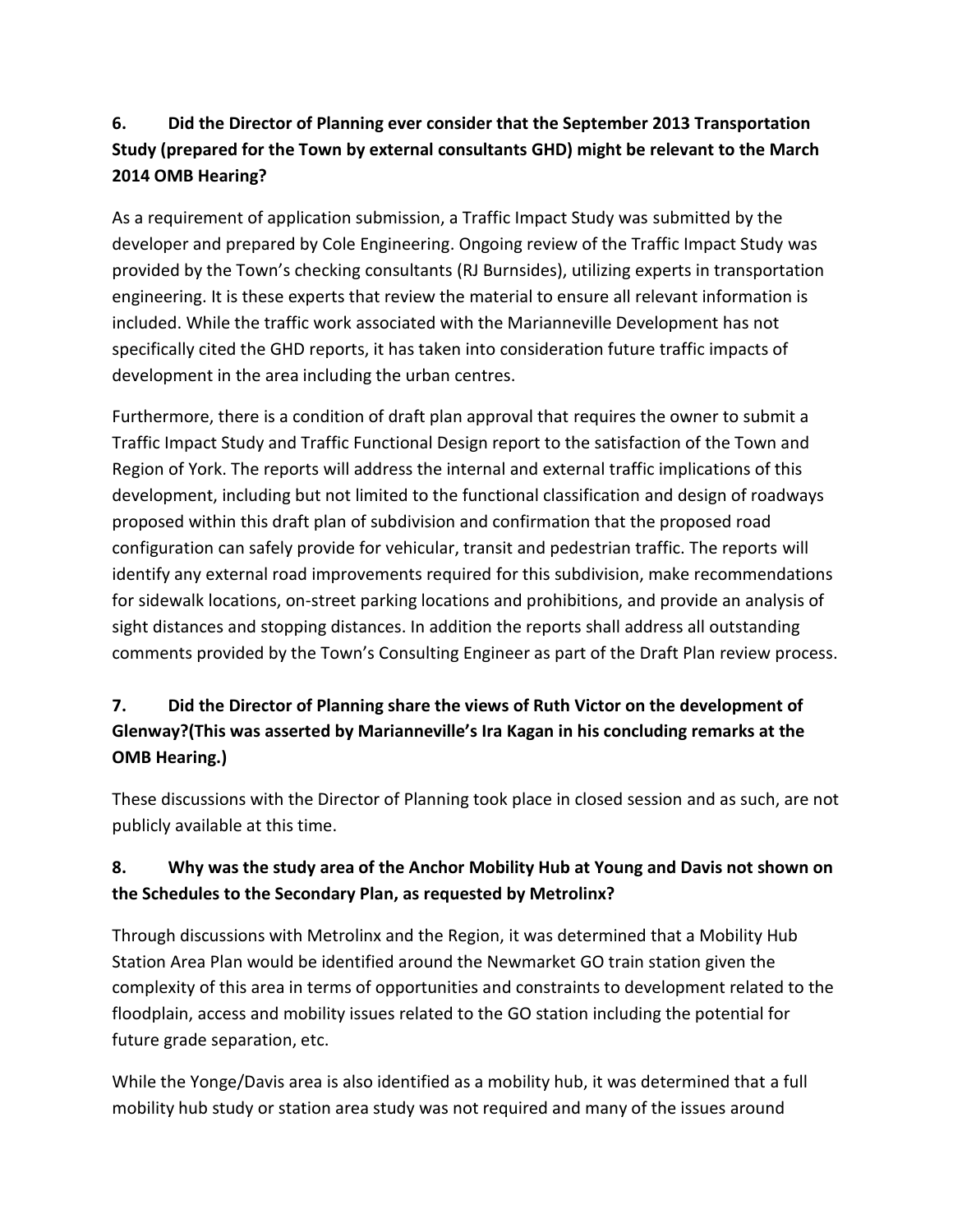access, land use, integration of transit, etc., could be addressed through the future Master Plan for the Regional Shopping Centre Study Area in consultation with Metrolinx, the Region, and the Upper Canada Mall. Therefore, while a formal mobility hub study was not shown, similar components of such a study will be part of the aforementioned Master Plan Shopping Centre study.

## **9. When did the Director of Planning form the view that the two Mobility Hub studies would consider, as part of their remit, the possible co-location of the GO Bus Terminal and GO Rail Station?**

The future of both the GO train and bus stations was an ongoing consideration throughout the development of the Secondary Plan. These discussions included land owners, Metrolinx, York Region, and the Town's Planning Consultants. No specific decisions were made about colocation, etc., however it was acknowledged that future studies should be carried out (in the form of a Station Area Plan in one instance and the Regional Shopping Centre Study Area Plan in the other) that would evaluate the appropriateness of this and many other issues.

## **Questions from the Public Information Session**

**10. Construction Management plan**: **Is it finalized? Where and how will community input be considered? What are the approved hours of work? Street-cleaning and effective dust control: apart from dust-control barriers on our existing fences, this does not seem to be addressed in any detail.** 

The construction management plan is not yet finalized. The final document will identify the prohibited hours of work (typically in line with the Town's Noise By-law 8:00 p.m. to 7:00 a.m. on weekdays and 8:00 p.m. to 9:00 a.m. on Saturdays, Sundays and holidays).

Street cleaning will be completed on an as needed basis which, depending on the conditions, could range from not being required at all to multiple times a day.

In addition to the siltation control and construction fencing that will be installed around the perimeter of the entire site, any areas that are left with open dirt, including top soil stockpiles, can be over seeded to keep dust down. It should be noted that despite dust control measures, in an active construction site, dust infiltrating into neighbouring properties will be inevitable, however every effort will be taken to minimize the impact.

A construction liaison committee has been formed and will be useful in mitigating impacts as well as expressing community concerns.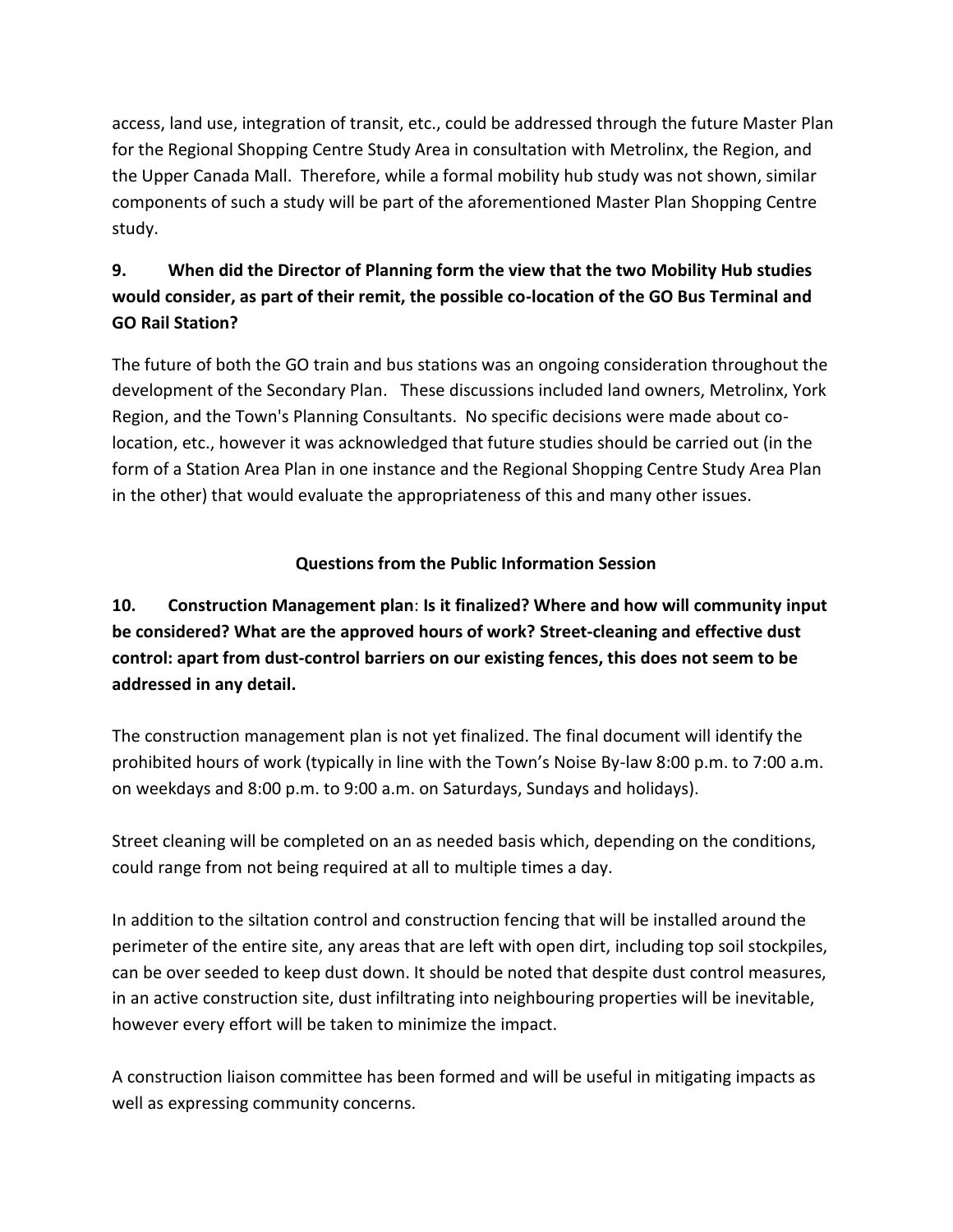**11. By-laws and by-law enforcement: How will the by-laws be reinforced and what will be our direct dial contact numbers to report infractions, including outside of normal working hours? What are the penalties for infractions and will there be a sliding scale for continued infractions? How will the Town ensure a rapid response to calls from the community? A separate email on this topic has been sent to our Ward Councillor.** 

The construction management plan will be updated to include contact information for the Town's working hours and after hours complaint numbers. Fines for noise by-law infractions are under the Provincial Offences Act. If charges are laid through the court system, fines are determined by the Justice of the Peace at the time of conviction.

The Town also holds securities against performance conditions as part of the subdivision and site plan agreements as applicable.

# **12. Tree relocation**: **Will some trees be relocated to take account of lost trees for existing residents? What process and approach will the Dir. of Planning be using to determine tree replanting location/tree type etc.? Can some mature trees be relocated into the back yards of new single unit houses to mitigate the loss of viewscape and green space for existing residents?**

The Town has a Tree Preservation, Protection, Replacement and Enhancement Policy that the developer is required to adhere to. Where possible, trees will be relocated. The areas that may see the relocation of trees are the new rear yards of new lots as well as within the condominium blocks. The Town utilizes an arborist to assist in reviewing and approving relocation techniques as well as new locations for trees along with the Town's Capital Projects Parks Development Coordinator. The compatibility interface plan indicates that where there are no existing trees in adjacent existing back yards, new trees will be planted in the rear yard of the new lot to assist in addressing compatibility.

**13. Timing of work on the site (phases). It is my view that no work should be allowed prior to the approval of services by the Town. Approving earth moving early in the process and prior to Phase approvals will leave the entire community looking at dirt piles for the full length of the building period (years?). The developer claims that this would be more ʻefficient' for them - I would ask that some more consideration be made for the residents.** 

The current proposal, which is consistent with the way in which other multi phased developments in Town have proceeded, is that the developer's contractor would strip and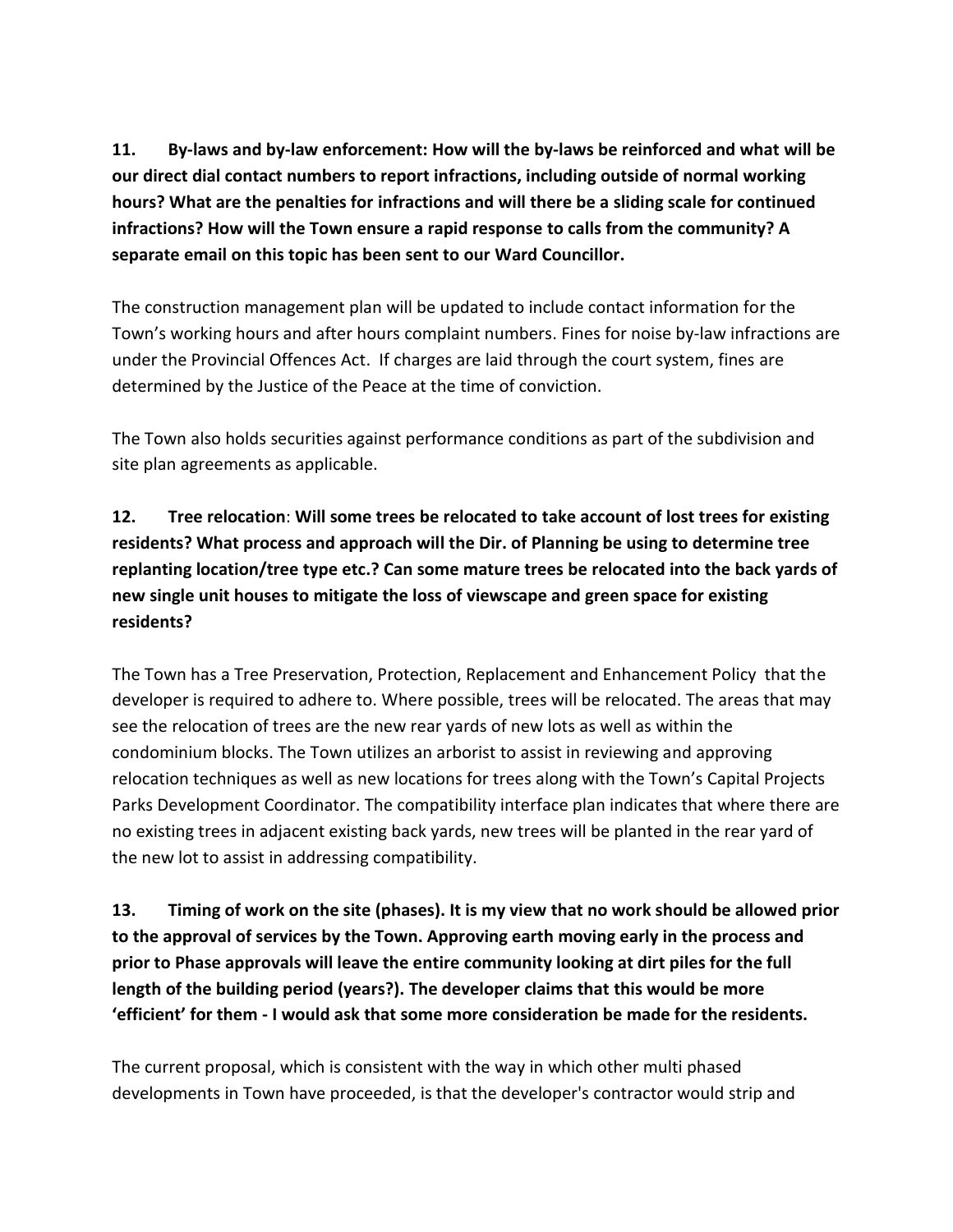stockpile all of the topsoil while grading and servicing works are taking place on the entire site. 6 stockpile locations have been identified. The intent would be to use the topsoil from the stockpiles as each area is built out. The locations of the stockpiles are proposed near the area where the topsoil would be eventually used. The topsoil stockpiles and all disturbed areas where no work is expected to take place for an extended period of time would be seeded.

However, as this is a unique infill development, we will work with developer to explore opportunities to phase as appropriate and as possible given the infill nature of the development.

**14. Parking and Traffic**: **The Construction Mgt Plan proposes that no heavy trucks will be parked on our existing streets. I propose that** *no construction vehicles or personal vehicles* **of the many on-sites trades people be permitted on our streets as it will create an extremely busy and unsafe environment in our neighbourhood.** 

**There is ample room on the builders land to accommodate their employees. The number of cars currently parked on Sykes (a much smaller building site) is considerable, and only tolerable because it is a less busy streets. This will not be the case on Crossland Gate and Eagle Street.** 

**Furthermore, we have noted on the McGregor site that the construction crew tends to take control of traffic control on the street when it suits their purposes. The streets being affected in the Marianneville sites are bus routes and busier roads, especially during rush hours. This approach would be very disruptive, if permitted.** 

We will require that all construction related vehicles, including personal vehicles of site workers be parked off the existing road network.

**15. Access/Egress points**: **Apart from Sykes/Bathurst, every access point to our community is being proposed as entry/exit points for the builders. This will exacerbate traffic in Glenway incredibly. As an alternative, I would recommend that other access points be identified, including ones entering off Davis (and in addition to ʻStreet B"), even if only temporary (ie. direct access into their commercial site identified). I recommend that this idea be ʻsold' to the Region given this exceptional, infill situation.** 

The Town's Engineering Services Department can request the developer to explore such opportunities with the Region of York.

**16. Housing stock**: **the type of houses being contemplated was not presented so residents either still don't know what is being proposed behind them, or have to dig to find out**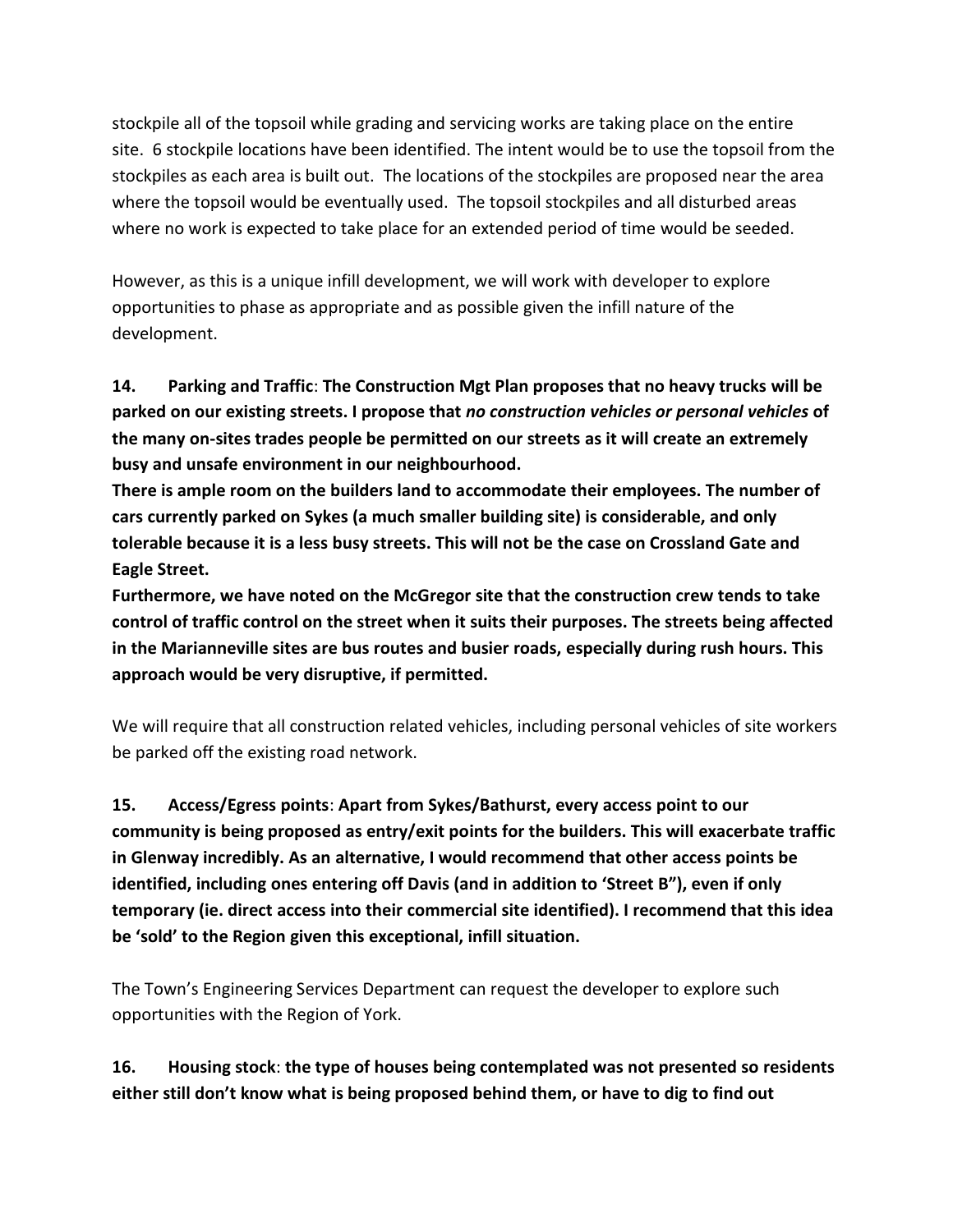**whether certain configurations have already been sorted out. As this was a PIC meeting where the community was being presented with what was coming, this seems to be a significant missing piece of information - especially if this is the only PIC that will occur.** 

While specific house designs are currently not available for individual lots, the zoning by-law provides for the type (single detached vs townhome), location on the lot, height and maximum area of a dwelling unit.

Architectural control guidelines have been prepared which discusses the housing types and styles including where dwelling will require an upgraded façade.

### **17. Where is Playground equipment going?**

The approved plan includes approximately 2 hectares of publicly owned parkland in the vicinity of Glenway Circle. The parkland will include both passive and active recreation opportunities including playground equipment for children.

#### **18. What are the timelines for the phases of development?**

Phase one includes the Townhouse block in the location of the former clubhouse as well as the lands between Eagle Street, Peevers, Brammar and Millard.It is difficult to predict when grading and development will start in these areas as it depends on the developer satisfying all of the Town's and other agencies' conditions. Should the developer satisfy all draft plan and site plan conditions in 2015, it is conceivable that grading could begin in the fall of 2015 or spring 2016.

### **19. Is there an opportunity to have bird/butterfly friendly plantings in the open space areas?**

Yes, bird and butterfly friendly planting will be included in the landscape plan for open space areas.

#### **20. Can a trail be implemented between lots 82 and 81?**

The Town had requested the developer provide a trail in this location however, we understand that due to the design of the adjacent storm water management facility, a trail connection in this location is not possible.